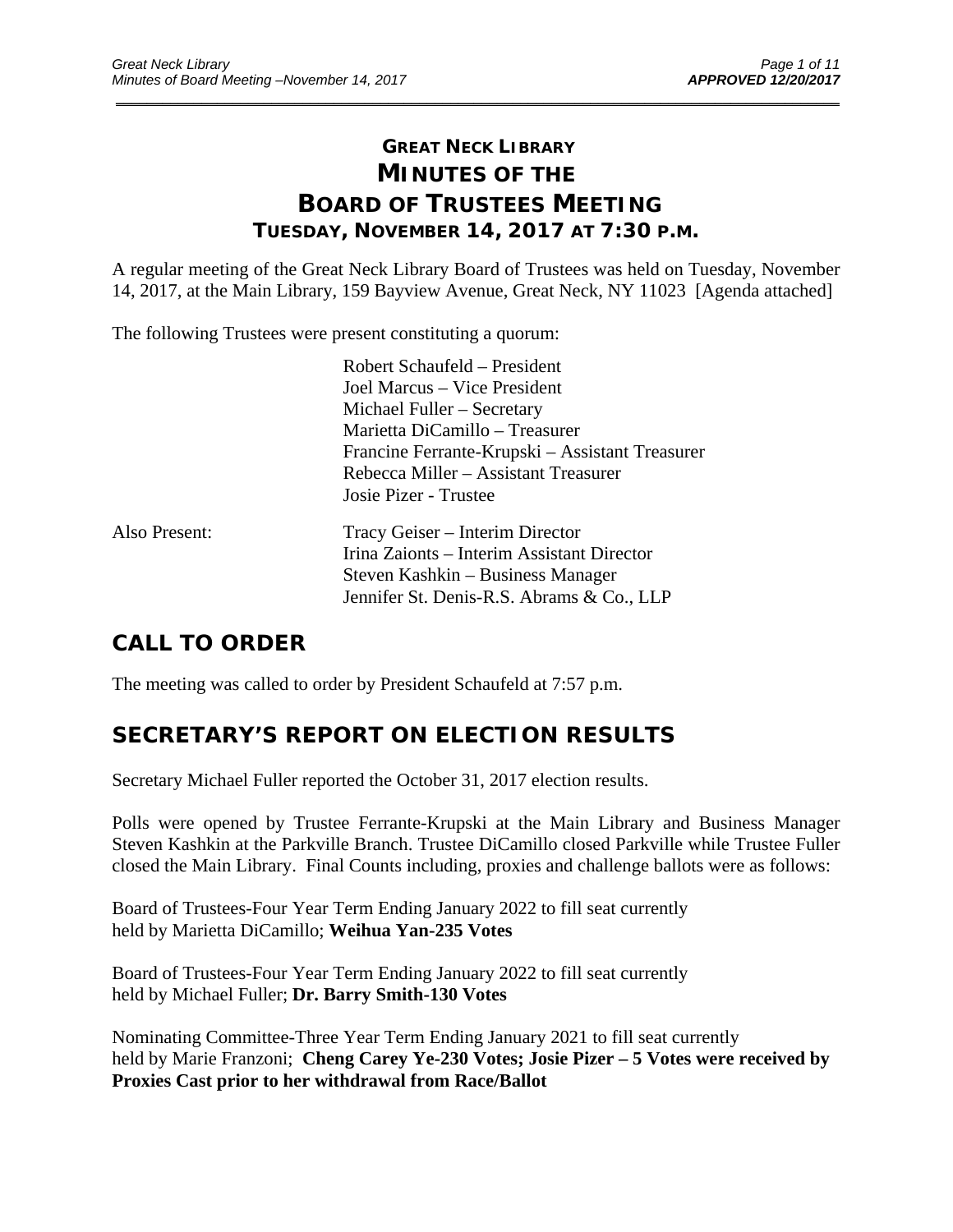Nominating Committee-Three Year Term Ending January 2021 to fill seat currently held by Omer Soykan; **Sam Gottlieb -125 Votes**

# **MINUTES**

## **Regular Board Meeting**

**Upon motion by Michael Fuller, seconded by Marietta DiCamillo and after discussion, it was,** 

**MOVED,** that the Great Neck Library Board of Trustees approve the Minutes of the October 24, 2017 Regular Board Meeting as presented.

**VOTE:** Yes – 7 (Schaufeld, Marcus, Fuller, DiCamillo, Ferrante-Krupski, Miller, Pizer) *MOTION CARRIED UNANIMOUSLY*

# **TREASURER'S REPORT**

**Upon motion by Marietta DiCamillo, seconded by Francine Ferrante Krupski and after discussion, it was,** 

**RESOLVED,** that the Great Neck Library Board of Trustees accept the following financial reports which have been reviewed by the Finance Committee:

- November 14, 2017, Treasurer's Report;
- Warrant dated November 1 through November 5, which has been reviewed by the Treasurer, the sums set against their respective names, amounting in the aggregate to \$145,295.55.
- Payroll Warrants for pay dates October 12 and October 26, 2017, which have been reviewed by the Treasurer, (in the amounts of \$147,527.79 and \$152,938.89, respectively,) for a total of \$300,466.68.

**VOTE:** Yes – 7 (Schaufeld, Marcus, Fuller, DiCamillo, Ferrante-Krupski, Miller, Pizer) *MOTION CARRIED UNANIMOUSLY*

# **PAYROLL CHANGES**

**Upon motion by Marietta DiCamillo, seconded by Michael Fuller, and after discussion, it was,** 

**RESOLVED,** that the Great Neck Library Board of Trustees accept the Payroll Change report of October 1 through October 31, 2017 as presented, which has been reviewed by the Finance Committee.

**VOTE:** Yes – 6(Schaufeld, Marcus, Fuller, DiCamillo, Ferrante-Krupski, Miller) Abstention  $-1$  (Pizer) *MOTION CARRIED*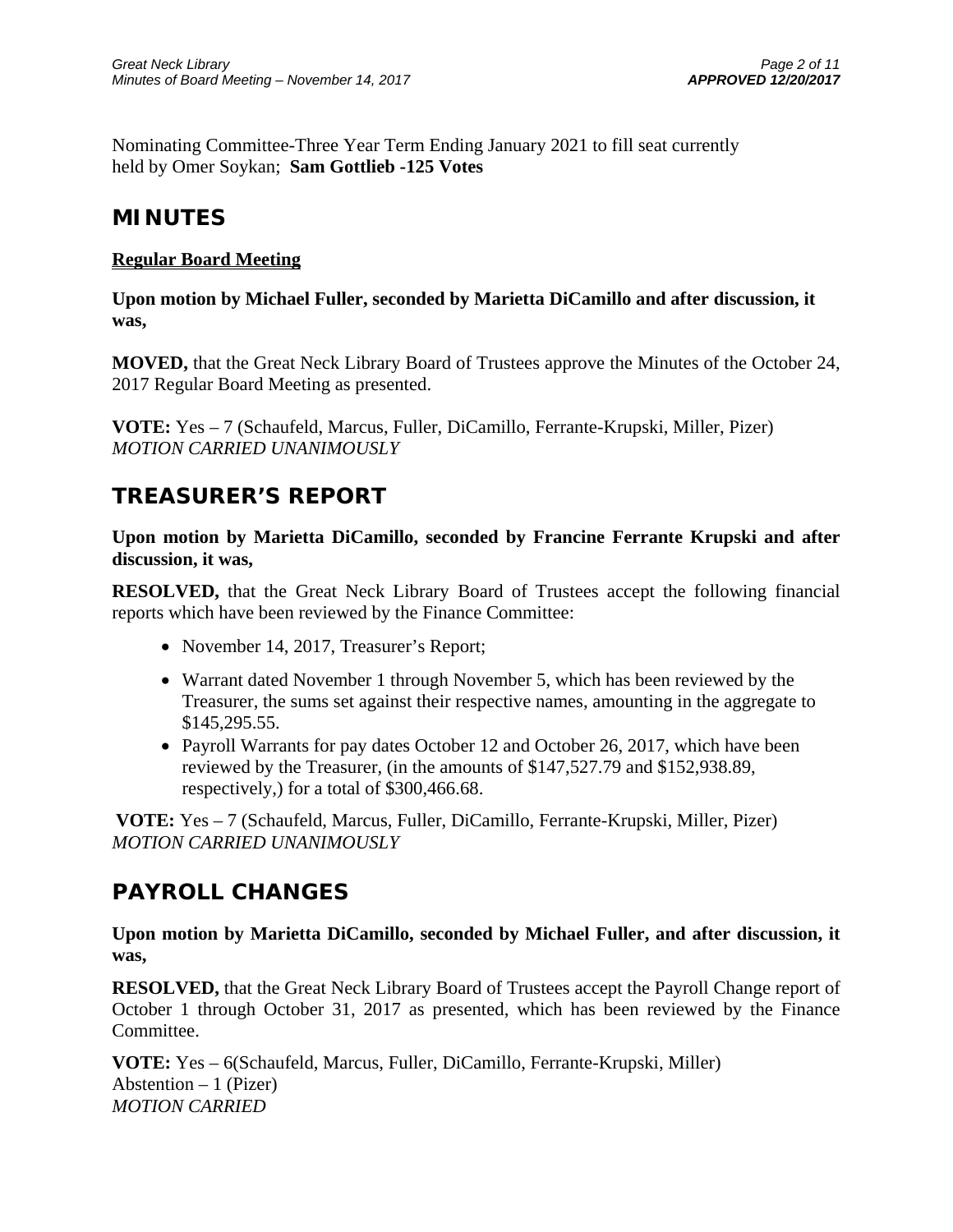# **PRESENTATION OF JUNE 2017 AUDITED STATEMENTS BY R.S. ABRAMS & CO., LLP**

Jennifer St. Denis of R.S. Abrams & Co., LLP distributed bound copies and discussed the annual audit report. She noted that library was issued an "unmodified opinion", the best opinion you can receive.

She identified two areas in which the Library's internal controls could be improved: 1) implement a Capital Asset Policy and 2) Personnel Records, specifically an I9 and W4 were needed and have since been rectified. Most of the prior year recommendations have been implemented and no material weaknesses were identified during the audit.

Treasurer DiCamillo requested that a partner in the firm sign the Management Letter and also attend the upcoming December Finance Committee meeting to go over the report in more detail. Business Manager Steven Kashkin will make the arrangements.

# **REPORTS**

## **Director Search Committee**

Trustee Miller reported that the committee has met several times and has begun the interview process.

## **Branch Committee**

Trustee Fuller reported that a Special Meeting was held on November  $7<sup>th</sup>$  to interview space planners for the Station and Parkville Branches. The Committee reached a consensus for MDA Designgroup and their approval is on this evening's agenda. A future Branch Committee Meeting will be scheduled in December.

## **Main Building Committee**

President Schaufeld reported that the committee met on November  $2<sup>nd</sup>$  and a document scanner, a flag box and a new cleaning service were discussed. The approval for these items is on this evening's agenda.

#### **Policy and By Laws Committee**

Vice President Marcus reported that a meeting will be scheduled for December.

## **Programming Committee**

Trustee Ferrante-Krupski reported the Committee will meet again in 2018 to discuss programming.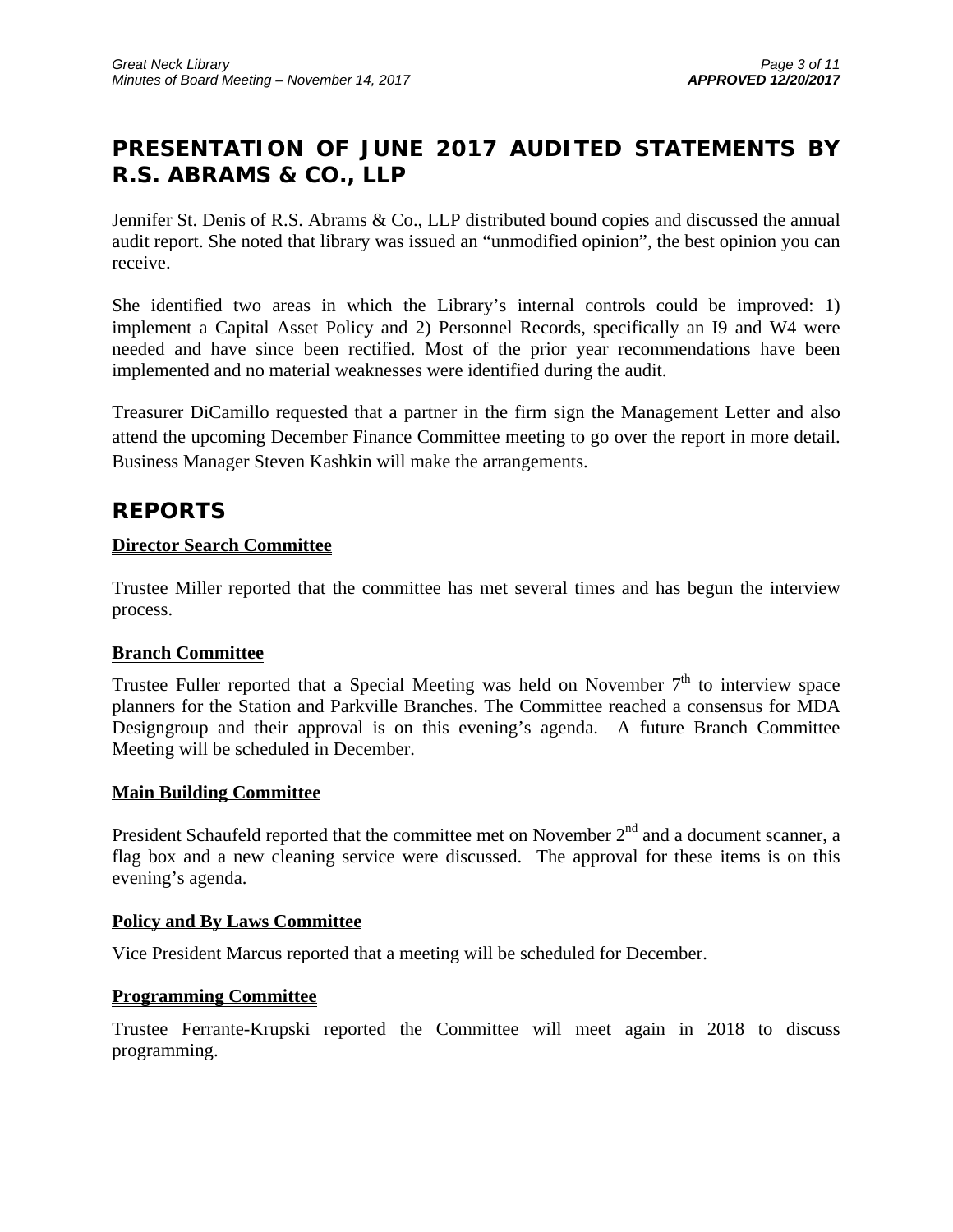### **Fundraising Committee**

Trustee Ferrante-Krupski noted that prior meetings were cancelled and there was no update to report.

#### **Long Range Planning Committee**

Vice President Marcus reported the committee met on September  $11<sup>th</sup>$  and will meet again on November  $15<sup>th</sup>$ . The Library's Mission Statement is being assessed.

Donna Litke and Adam Hinz conducted a survey with staff and were thanked for all their hard work. Vice President Marcus found the results of this survey disappointing and it will be discussed further at tomorrow evening's meeting.

### **Grants**

Interim Director Tracy Geiser reported that Adam Hinz still awaits a response on the STEM grant previously submitted.

Interim Assistant Director Irina Zaionts reported that she continues looking into digitization of newspapers through newspapers.com and the issue of publishers granting permission for scanning. Trustee DiCamillo inquired about the use of the document scanning system for this purpose but the publisher's permission would still be an issue. President Schaufeld suggested that Peter Fishbein look over the newspapers.com agreement and after much discussion the item of digitization was remanded to the Main Building Committee.

#### **Staff Reports**

Trustee Pizer asked Interim Director Tracy Geiser to look into the Statistics Report, namely Reserves and ILL as well as New Registration and Re-Registration for Library Cards.

#### **Interim Assistant Director's Report**

Interim Assistant Director Irina Zaionts reported that expenditures for databases were decreasing but the Library's available resources were increasing.

Text of the Interim Director's written report dated November 3, 2017 below:

The month of October was fairly productive. I visited the branches a couple of times and determined that, on the whole, the branches are doing well, but there are always items that could use improvements and adjustments. Charlie was able to work with Kabro Associates to have broken and stained ceiling tiles replaced at Station. Renovations of Parkville and Station branches are in the early stages of planning. Hopefully, the meeting with space planners on November 7<sup>th</sup> will give us a better idea of what to expect. Alana shared with me her plans to rearrange the Lakeville Branch to include a small kiddie play space.

There have been a number of complaints from the Reference Department about inconsistencies in Encore, our public catalog. I got in touch with Innovative Interfaces, and it was determined that our version of Encore was outdated and does not work well with the version of Sierra (ILS) we are using. Encore has been upgraded to 4.6SP2 which works much better with Sierra 3.1, and inconsistencies in Encore have disappeared.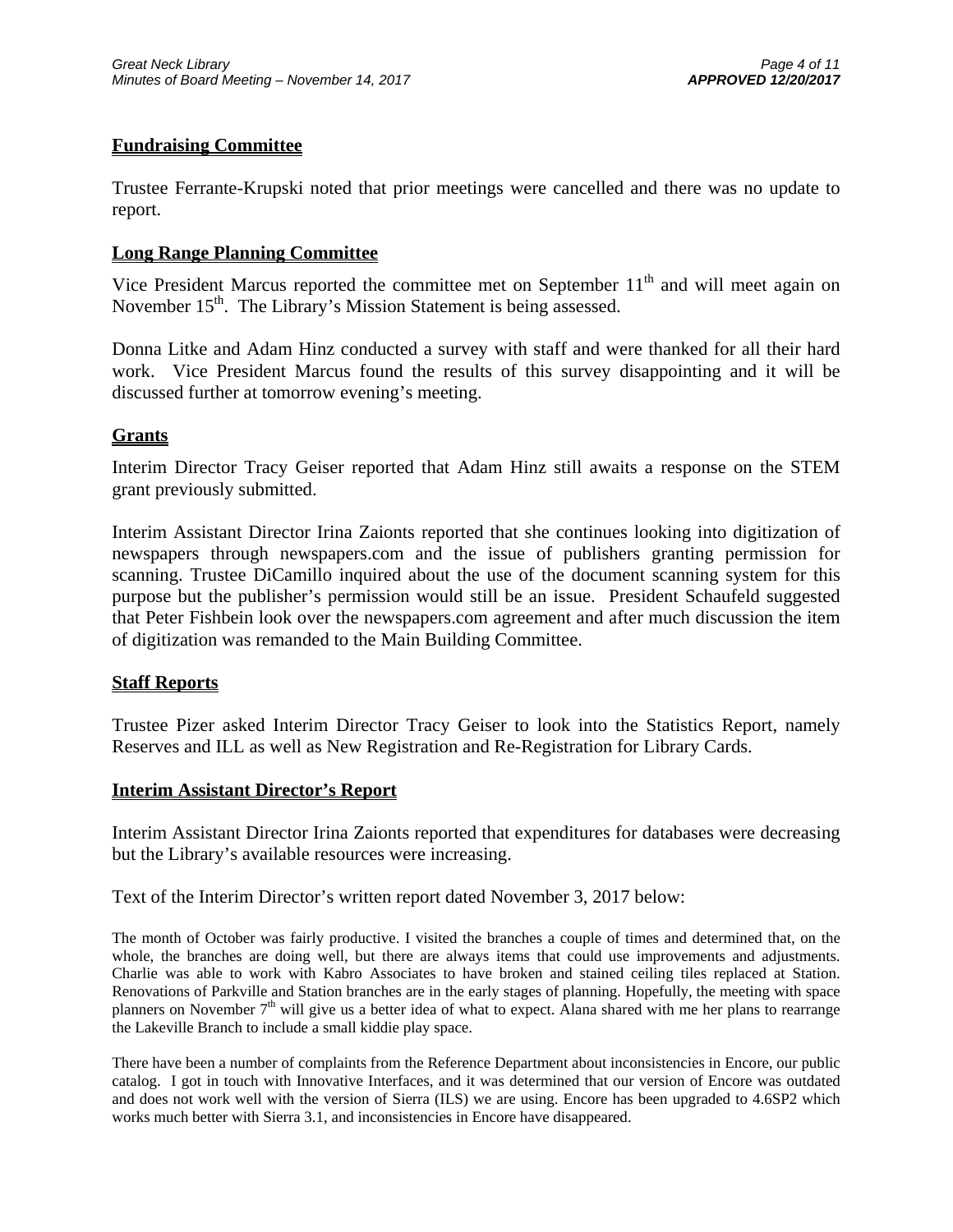On the 1st of November, the library, together with the Great Neck School District, is going to host an Opioid Addiction and Overdose Conference. I put together some informational materials for a display and will help Donna Litke set up.

I am continuing to work on the newspaper digitization project. I have gotten in touch with Newspapers.com, a business unit of Ancestry.com, which has partnered with libraries and archives all over the country to digitize their newspaper holdings, through a program that carries very little cost to the institution. I am now reviewing the agreement template supplied by them and putting together a list of questions to ask them before we sign it.

#### **Interim Director's Report**

Interim Director Tracy Geiser reported that Kathleen Cotter is retiring from the Station Branch on November 18<sup>th</sup>. Irene Winkler will begin the position of Branch Head Librarian at Station on December 4<sup>th</sup>. Ms. Winkler was in attendance and was introduced and welcomed by all in the room.

Interim Director Tracy Geiser also reported that a patron purge of records three years and older with no usage or fines took place in October. She pointed out that this was reflected on the Circulation Report included in the Board packet. Trustee Miller suggested that a Library Card drive be held.

Trustee Marcus inquired about Museum Passes and Interim Director Geiser stated that they are being divided amongst the Main Library and Parkville Branch for a start date on December 1<sup>st</sup>.

Text of the Interim Director's written report dated November 6, 2017 below:

ADMINISTRATION:

- Kathleen Cotter, Head of Station Branch, will be retiring as of November 18, 2017. Kathleen has been with the Great Neck Library for the past 17 years. We wish her health and happiness as she embarks on her retirement.
- With Kathleen Cotter's impending retirement, we are currently interviewing for the new Branch Head of the Station branch.
- We are currently accepting applications for the position of part time Librarian for the Children's Department. I hope that we will be able to fill this position quickly as it will help to expand our customer service and programming.
- On October 2, with Nick Camastro, a patron purge was performed. This removed all resident patrons and out of district patrons who have not renewed their cards in the last three years. All billed patrons have stayed in the system. The October circulation statistics will reflect this large change for the November BOT meeting.
- Our November Staff meeting will be a training done by Pam Levin on our new software, Libby. Libby will eventually be used to replace OverDrive's current app.
- October 30, 2017 BOARD OF TRUSTEES Four-year term ending January 2022 to fill seat currently held by Marietta DiCamillo: Weihua Yan (Nominating Committee Candidate) 235 Votes. Four-year term ending January 2022 to fill seat currently held by Michael Fuller: Dr. Barry Smith (Nominating Committee Candidate)130 Votes. NOMINATING COMMITTEE Three-year term ending January 2021 to fill seat currently held by Marie Franzoni: Cheng Carey Ye (Nominating Committee Candidate) 230 Votes, Josie Pizer (Independent Candidate) 5 Votes \* \* = Votes Received from Proxies Cast Prior J. Pizer Withdrawal from Race/Ballot. Three-year term ending January 2021 to fill seat currently held by Omer Soykan: Sam Gottlieb (Nominating Committee Candidate) 125 Votes. Total Votes Cast =249, Quorum Met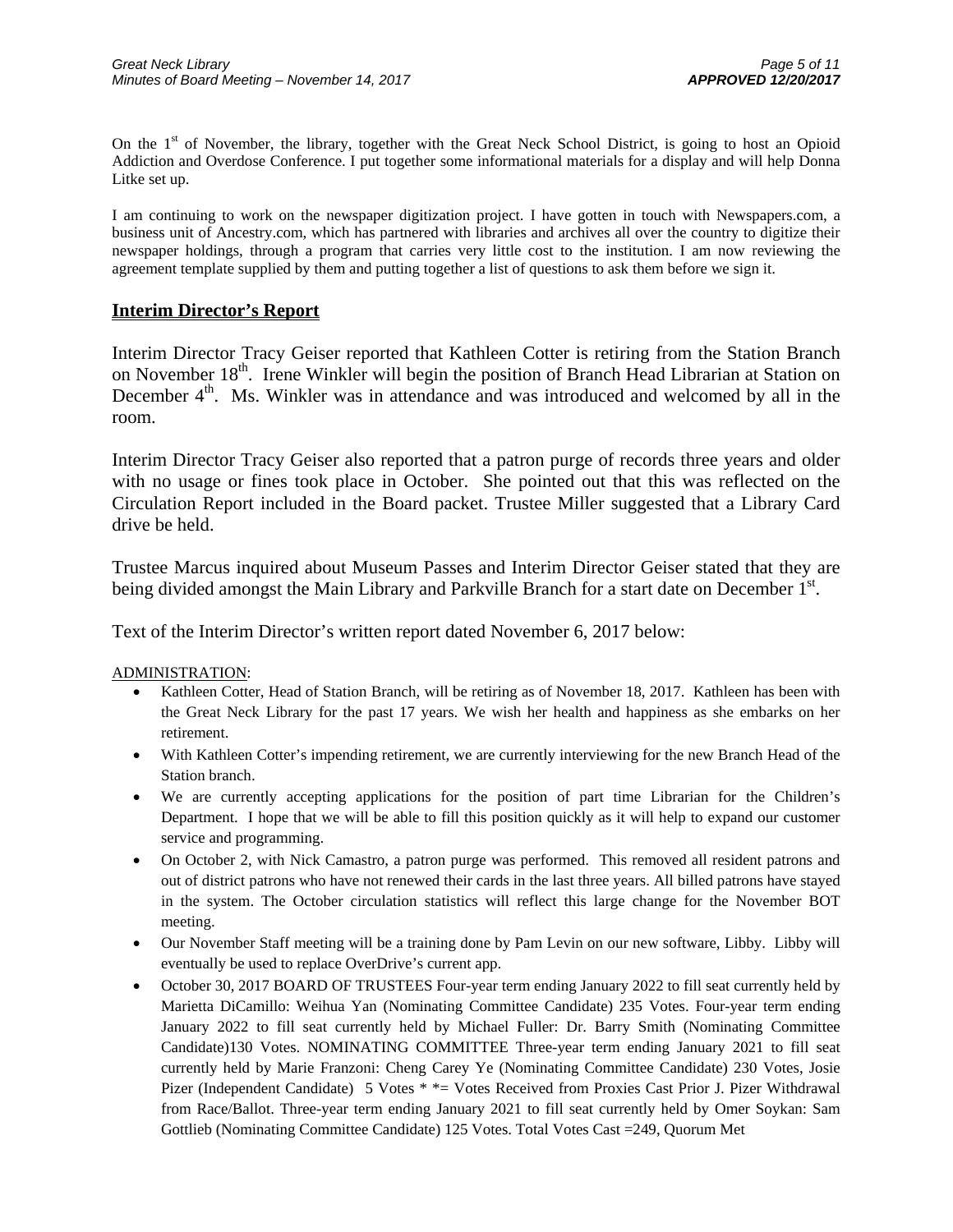#### MAIN:

- Before we knew it, October 30 arrived and we celebrated our one year anniversary of the opening of the Main building. Thank you again to all of the staff and to the BOT who worked diligently to make our beautiful new building happen.
- Beginning December 1, the museum passes will be divided up between the Main building and Parkville branch. All passes reserved through Parkville must be picked up and returned there and the same for Main.
- Representatives from VRD, Calgi and KG&D are continuing to work on the malfunctioning HVAC unit located above the Reference office. On October 19, a representative from Addison was in to assess the malfunctioning air conditioning unit.
- Our new fulltime Librarian, Christy Orquera will be receiving her Archival certificate and will take over the running of the Local History Room. She has been working diligently on the room in the meantime making sure that it is presentable for the public to begin using.
- The conveyor belt for the sorting system will be installed on Wednesday, October 8. We are currently waiting on the licensing from Innovative to get the self-check machines up and running.
- After our Active Shooter training this month, I asked Charlie Wohlgemuth to check in to panic buttons for the departments in the Main building. The branches already have active panic buttons that go straight to Central Station. We are currently receiving quotes for this service.

#### BRANCHES:

- Paul deSilva Architects was awarded the opportunity to draw up plans of Parkville so that we can receive our Certificate of Occupancy. The plans are now in with the town. The architect is waiting for the school district to send over the layout of the emergency lighting.
- The Spaceplanner RFP's for Station and Parkville were due in September. We will be interviewing three companies on November 7, 2017.

# **OLD BUSINESS**

## **(a) Policy Manual Changes**

#### **Revise Section 700-40/Loan Periods & Limitations-Third Read & Vote**

#### **Upon motion by Joel Marcus, seconded by Marietta DiCamillo, and after discussion, it was,**

**RESOLVED,** that the Great Neck Library Board of Trustees revise Section 700-40 (Loan Periods and Limitations) and that it be incorporated in the Board Policy Manual accordingly. [copy attached]

**VOTE:** Yes – 7 (Schaufeld, Marcus, Fuller, DiCamillo, Ferrante-Krupski, Miller, Pizer) *MOTION CARRIED UNANIMOUSLY*

#### **New Section 800-25/Use of Photocopying Machines and Scanners -Third Read & Vote**

#### **Upon motion by Josie Pizer, seconded by Rebecca Miller, and after discussion, it was,**

**RESOLVED,** that the Great Neck Library Board of Trustees adopt Section 800-25 (Use of Photocopying Machines and Scanners) and that it be incorporated in the Board Policy Manual accordingly. [copy attached]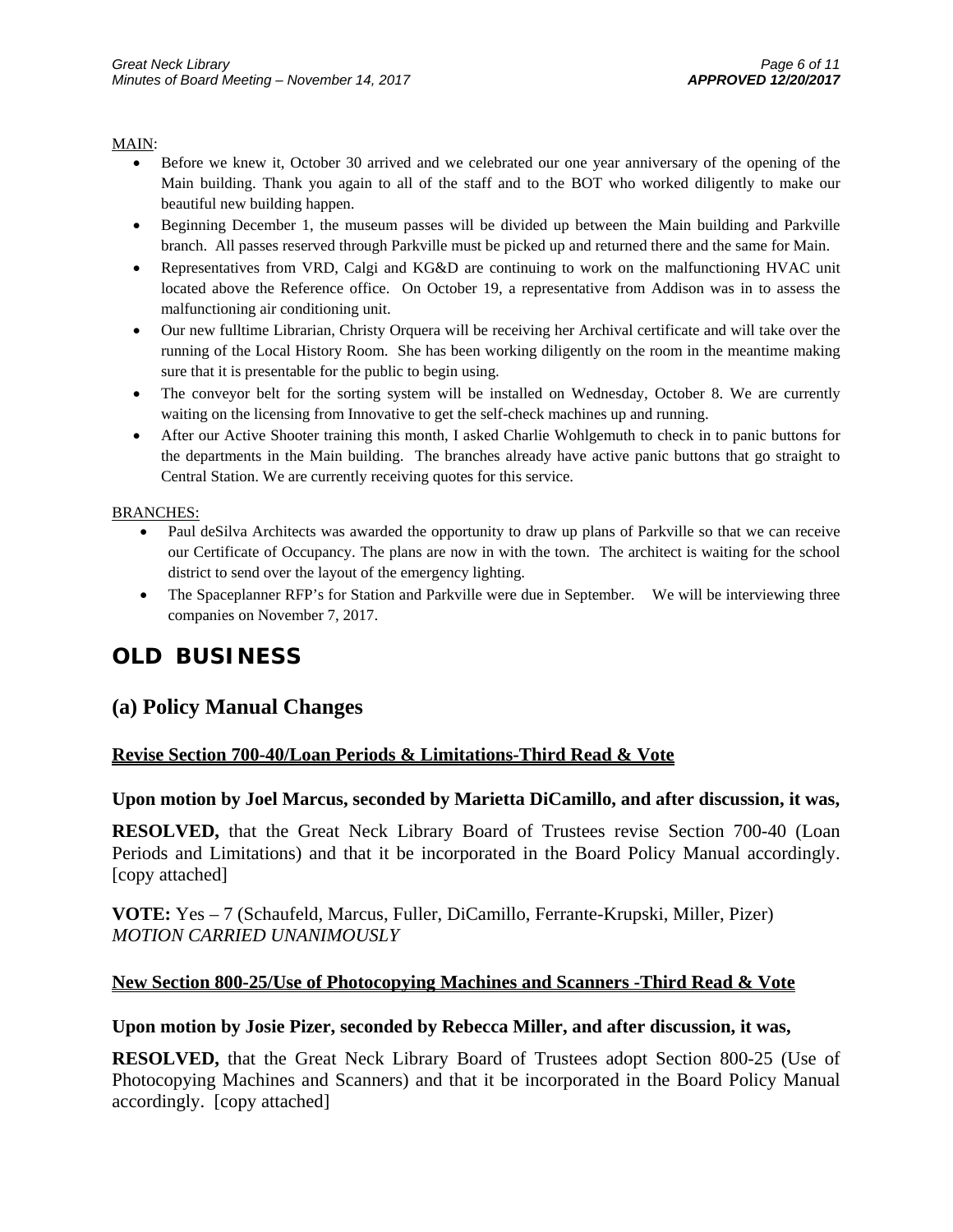**VOTE:** Yes – 7 (Schaufeld, Marcus, Fuller, DiCamillo, Ferrante-Krupski, Miller, Pizer) *MOTION CARRIED UNANIMOUSLY*

*Public Comment: M. Wohlgemuth, N. Penner* 

## **Revise Section 400-10/Reserve and Restricted Funds -Third Read & Vote**

### **Upon motion by Joel Marcus, seconded by Marietta DiCamillo, and after discussion, it was,**

**RESOLVED,** that the Great Neck Library Board of Trustees revise Section 400-10 (Reserve and Restricted Funds) and that it be incorporated in the Board Policy Manual accordingly. [copy attached]

**VOTE:** Yes – 7 (Schaufeld, Marcus, Fuller, DiCamillo, Ferrante-Krupski, Miller, Pizer) *MOTION CARRIED UNANIMOUSLY*

# **NEW BUSINESS**

## **(a) Approval of June 2017 Audited Statements by R.S. Abrams & Co., LLP**

### **Upon Motion by Rebecca Miller, second by Michael Fuller, and after discussion, it was**

**RESOLVED,** that the Great Neck Library Board of Trustees accept the audited Financial Statements and the Auditor's Report for the fiscal year ended June 30, 2017.

**VOTE:** Yes – 7 (Schaufeld, Marcus, Fuller, DiCamillo, Krupski, Miller, Pizer) *MOTION CARRIED UNANIMOUSLY* 

## **(b) Directors and Officers Insurance Renewal**

## **Upon Motion by Michael Fuller, second by Rebecca Miller, and after discussion, it was,**

**RESOLVED**, that the Great Neck Library Board of Trustees renew its Directors & Officers & Employment Practices Liability, and Flood policies for the period November 25, 2017 through November 24, 2018 with Philadelphia Insurance Company and American Bankers Insurance Company as presented by Edwards and Company, for a total of \$9,361 to be charged to the Property/Liability Insurance line of the operating budget.

**VOTE:** Yes – 7 (Schaufeld, Marcus, Fuller, DiCamillo, Krupski, Miller, Pizer) *MOTION CARRIED UNANIMOUSLY* 

*Board Comment: In the future, respectively list all accounts/funds for this item.* 

## **(c) Acceptance of New Cleaning Company for the Main Library and the Branches**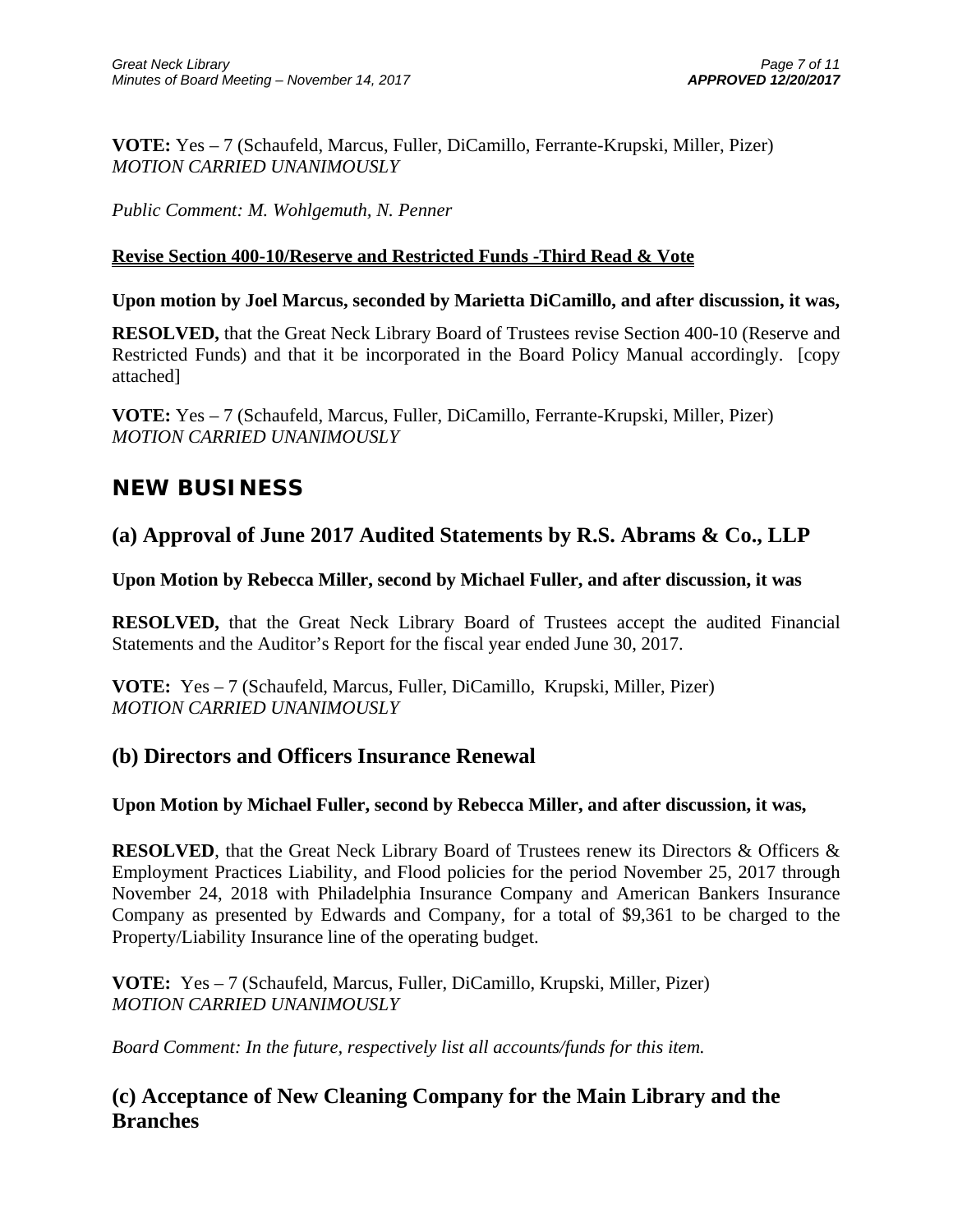### **Upon Motion by Rebecca Miller, second by Francine Ferrante Krupski, and after discussion, it was,**

RESOLVED, that the Great Neck Library Board of Trustees accept Commercial Building Maintenance Corporation, quotation dated October 6, 2017, to clean the Main Library and the Branches, in the monthly combined amount of \$7545.00, to be charged to the General Fund.

**VOTE:** Yes – 7 (Schaufeld, Marcus, Fuller, DiCamillo, Krupski, Miller, Pizer) *MOTION CARRIED UNANIMOUSLY* 

## **(d) Records Destruction per Retention Policy**

## **Upon Motion by Josie Pizer, second by Marietta DiCamillo, and after discussion, it was,**

RESOLVED, that the Great Neck Library Board of Trustees authorize the destruction of the following records from the Director's Office in accordance with the Record Retention Schedule 400-30:

- **Election**
- o Voted Ballot: 2014, 2015, 2016 (2.3)
- o Application for Proxy: 2014, 2015, 2016 (2.4)
- o Intermediate Records used to compile final election results: 2014, 2015, 2016 (2.6)

**VOTE:** Yes – 7 (Schaufeld, Marcus, Fuller, DiCamillo, Krupski, Miller, Pizer) *MOTION CARRIED UNANIMOUSLY* 

## **(e) Purchase of Fence Cage for Artwork Storage at the Main Library**

## **Upon Motion by Francine Ferrante Krupski, second by Marietta DiCamillo, and after discussion, it was,**

RESOLVED, that the Great Neck Library Board of Trustees approve the purchase of a fence cage for artwork storage at the Main Library from Liberty Fence in the amount of \$3,750.00, to be charged to the Main Building and Special Services Fund.

**VOTE:** Yes – 7 (Schaufeld, Marcus, Fuller, DiCamillo, Krupski, Miller, Pizer) *MOTION CARRIED UNANIMOUSLY*

## **(f) Award RFP for Space Planner for the Station Branch**

## **Upon Motion by Michael Fuller, second by Joel Marcus, and after discussion, it was,**

RESOLVED, that the Great Neck Library Board of Trustees award the RFP to MDA Designgroup International, per the attached quotation, to provide planning and design services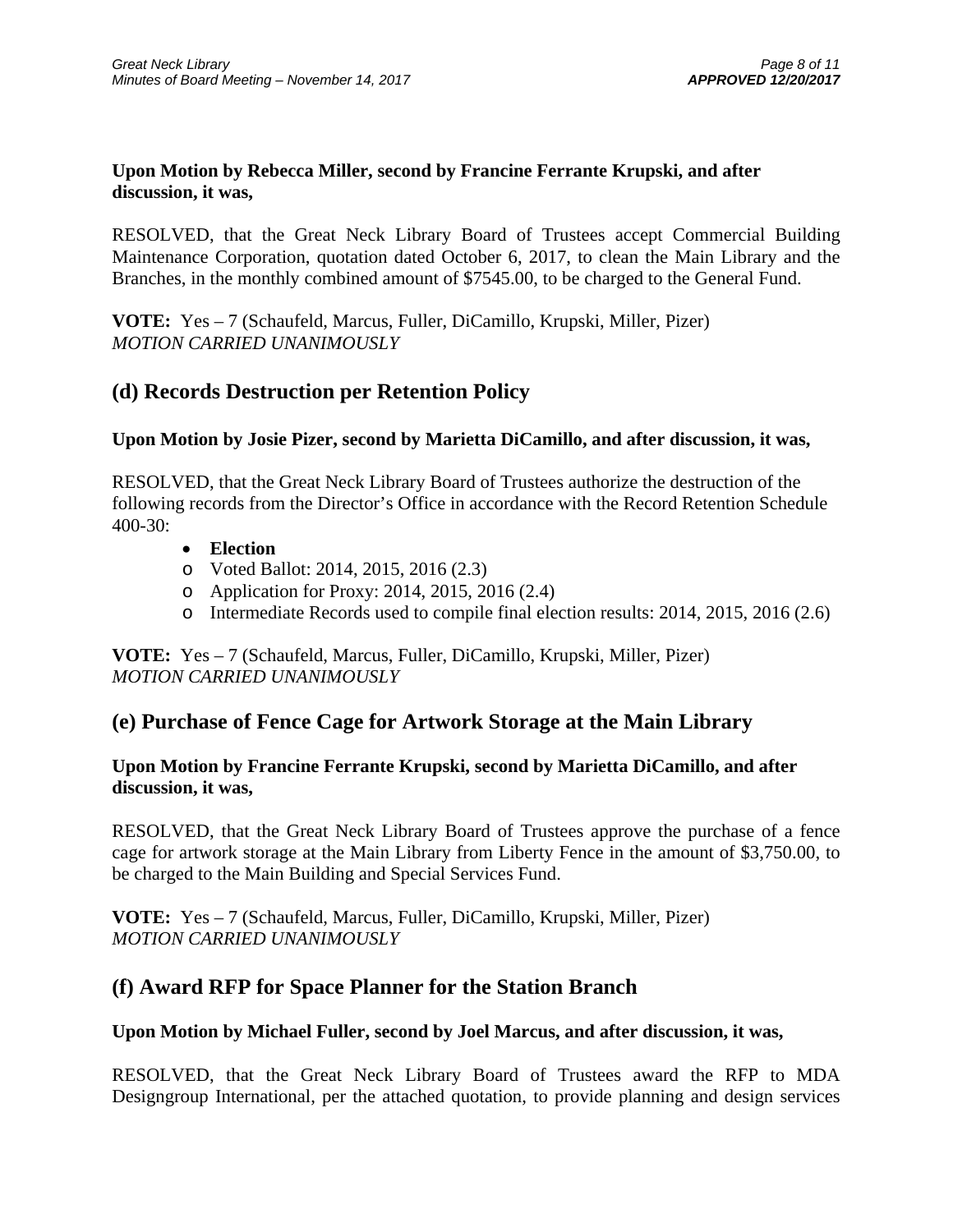for the Station Branch in an amount not to exceed \$50,000; to be charged to the Branch and Special Services Fund.

**VOTE:** Yes – 7 (Schaufeld, Marcus, Fuller, DiCamillo, Krupski, Miller, Pizer) *MOTION CARRIED UNANIMOUSLY*

## **(g) Award RFP for Space Planner for the Parkville Branch**

**Upon Motion by Francine Ferrante Krupski, second by Marietta DiCamillo, and after discussion, it was,** 

RESOLVED, that the Great Neck Library Board of Trustees award the RFP to MDA Designgroup International, per the attached quotation, to provide planning and design services for the Parkville Branch in an amount not to exceed \$65,000; to be charged to the Branch and Special Services Fund.

**VOTE:** Yes – 7 (Schaufeld, Marcus, Fuller, DiCamillo, Krupski, Miller, Pizer) *MOTION CARRIED UNANIMOUSLY*

## **(h) Approval of Purchase of Docuware Scanning Software & Cloud Storage for HR**

### **Upon Motion by Marietta DiCamillo, second by Rebecca Miller, and after discussion, it was,**

MOVED, that the Great Neck Library Board of Trustees approve the purchase of Docuware Document Management Solution Software & Cloud Storage from Atlantic DMS which will be used to improve the GNL operational efficiencies through implementation of a document management system. The subscription is for a 3 year period at a cost of \$12,960 per year. Costs for the first year are to be charged to the Automated Library Fund with subsequent year costs to be charged to the General Fund.

## **Upon Motion by Marietta DiCamillo, second by Rebecca Miller, and after discussion, it was,**

RESOLVED, that the Great Neck Library Board of Trustees approve the purchase of Docuware Document Management Solution Software & Cloud Storage from Atlantic DMS which will be used to improve the GNL operational efficiencies through implementation of a document management system. The subscription is for a 3 year period at a cost of \$12,960 per year. Costs for the first year are to be charged to the Automated Library Fund with subsequent year costs to be charged to the Computer Software Fund.

**VOTE:** Yes – 7 (Schaufeld, Marcus, Fuller, DiCamillo, Krupski, Miller, Pizer) *MOTION CARRIED UNANIMOUSLY*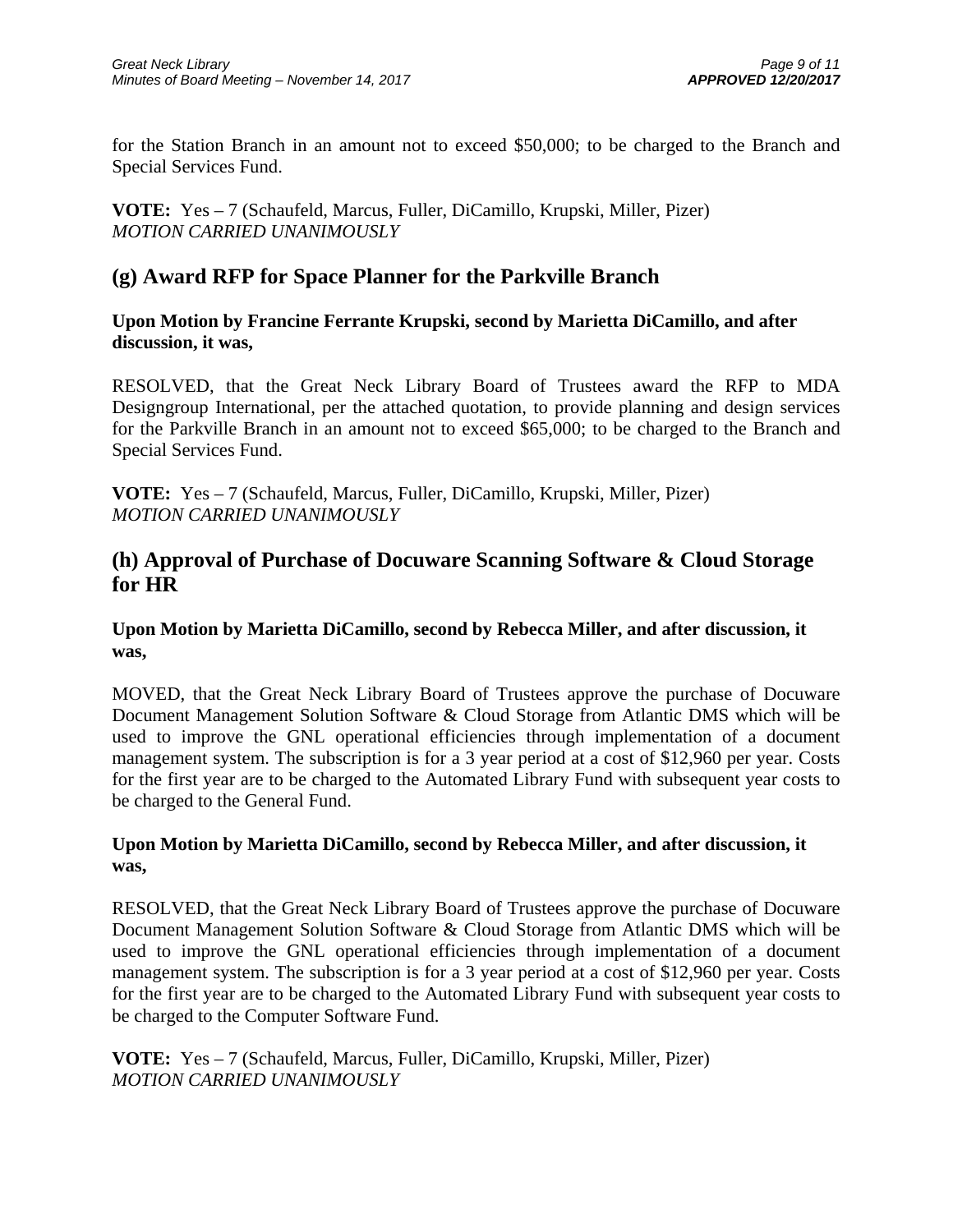# **(i) Grant Permission for a Flag Box at the Main Library**

## **Upon Motion by Joel Marcus, second by Marietta DiCamillo, and after discussion, it was,**

RESOLVED, that the Great Neck Library Board of Trustees grant permission for the placement of a Flag Box at the Main Library. [correspondence is attached]

**VOTE:** Yes – 7 (Schaufeld, Marcus, Fuller, DiCamillo, Krupski, Miller, Pizer) *MOTION CARRIED UNANIMOUSLY*

## **(j) Approval of Circulation Manager Job Posting and Description**

## **Upon Motion by Marietta DiCamillo, second by Francine Ferrante Krupski, and after discussion, it was,**

RESOLVED, that the Great Neck Library Board of Trustees accept the Circulation Manager Job Posting and Description as attached.

**VOTE:** Yes – 7 (Schaufeld, Marcus, Fuller, DiCamillo, Krupski, Miller, Pizer) *MOTION CARRIED UNANIMOUSLY*

## **(k) Appointment of Branch Head Librarian for Station**

## **Upon Motion by Francine Ferrante Krupski, second by Michael Fuller, and after discussion, it was,**

RESOLVED, that the Great Neck Library Board of Trustees approve the appointment of Irene Winkler to the position of Branch Head Librarian of Station effective December 4, 2017, at an annual salary of \$75,000.00. [Job Description/Posting attached]

**VOTE:** Yes – 7 (Schaufeld, Marcus, Fuller, DiCamillo, Krupski, Miller, Pizer) *MOTION CARRIED UNANIMOUSLY*

## **CORRESPONDENCE**

None

## **OPEN TIME**

N. Penner – Programming, Board Minutes, Long Range Planning Survey Results M. Wohlgemuth – Digitization, Long Range Planning Survey Results J. Clausen - Long Range Planning Survey Results

# **DATE OF NEXT MEETING**

December 20, 2017 – Regular Board Meeting– Main Library

# **ADJOURNMENT**